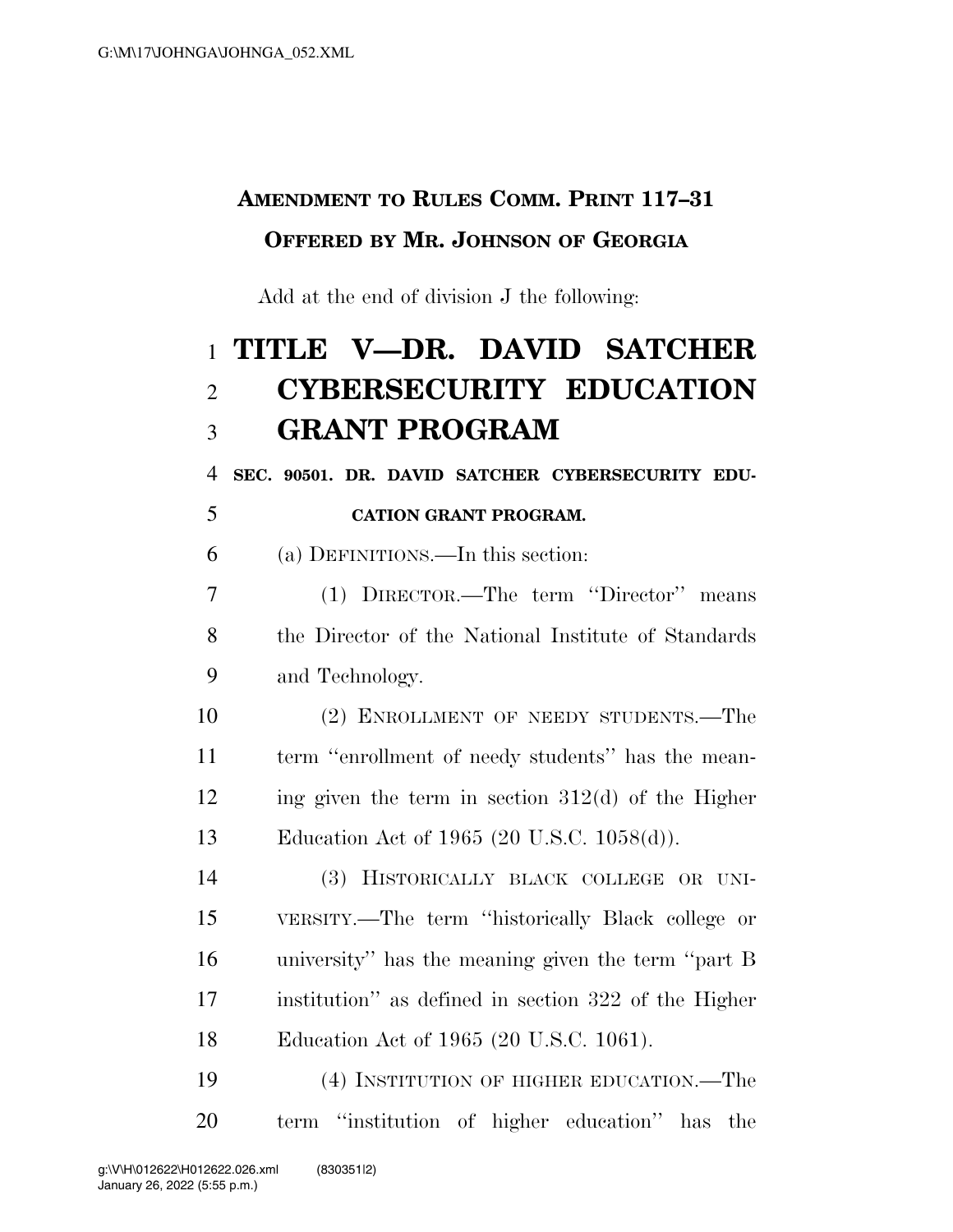| $\mathbf{1}$   | meaning given the term in section $101(a)$ of the    |
|----------------|------------------------------------------------------|
| $\overline{2}$ | Higher Education Act of 1965 (20 U.S.C. 1001(a)).    |
| 3              | (5)<br>MINORITY-SERVING INSTITUTION.—The             |
| $\overline{4}$ | term "minority-serving institution" means an insti-  |
| 5              | tution listed in section $371(a)$ of the Higher Edu- |
| 6              | cation Act of 1965 (20 U.S.C. 1067 $q(a)$ ).         |
| 7              | (b) AUTHORIZATION OF GRANTS.—                        |
| 8              | (1) IN GENERAL.—Subject to the availability of       |
| 9              | appropriations, the Director shall carry out the Dr. |
| 10             | David Satcher Cybersecurity Education Grant Pro-     |
| 11             | $gram by$ —                                          |
| 12             | (A) awarding grants to assist institutions           |
| 13             | of higher education that have an enrollment of       |
| 14             | needy students, historically Black colleges and      |
| 15             | universities, and minority-serving institutions,     |
| 16             | to establish or expand cybers ecurity programs,      |
| 17             | to build and upgrade institutional capacity to       |
| 18             | better support new or existing cybersecurity         |
| 19             | programs, including cybersecurity partnerships       |
| 20             | with public and private entities, and to support     |
| 21             | such institutions on the path to producing           |
| 22             | qualified entrants in the cybersecurity work-        |
| 23             | force or becoming a National Center of Aca-          |
| 24             | demic Excellence in Cybersecurity; and               |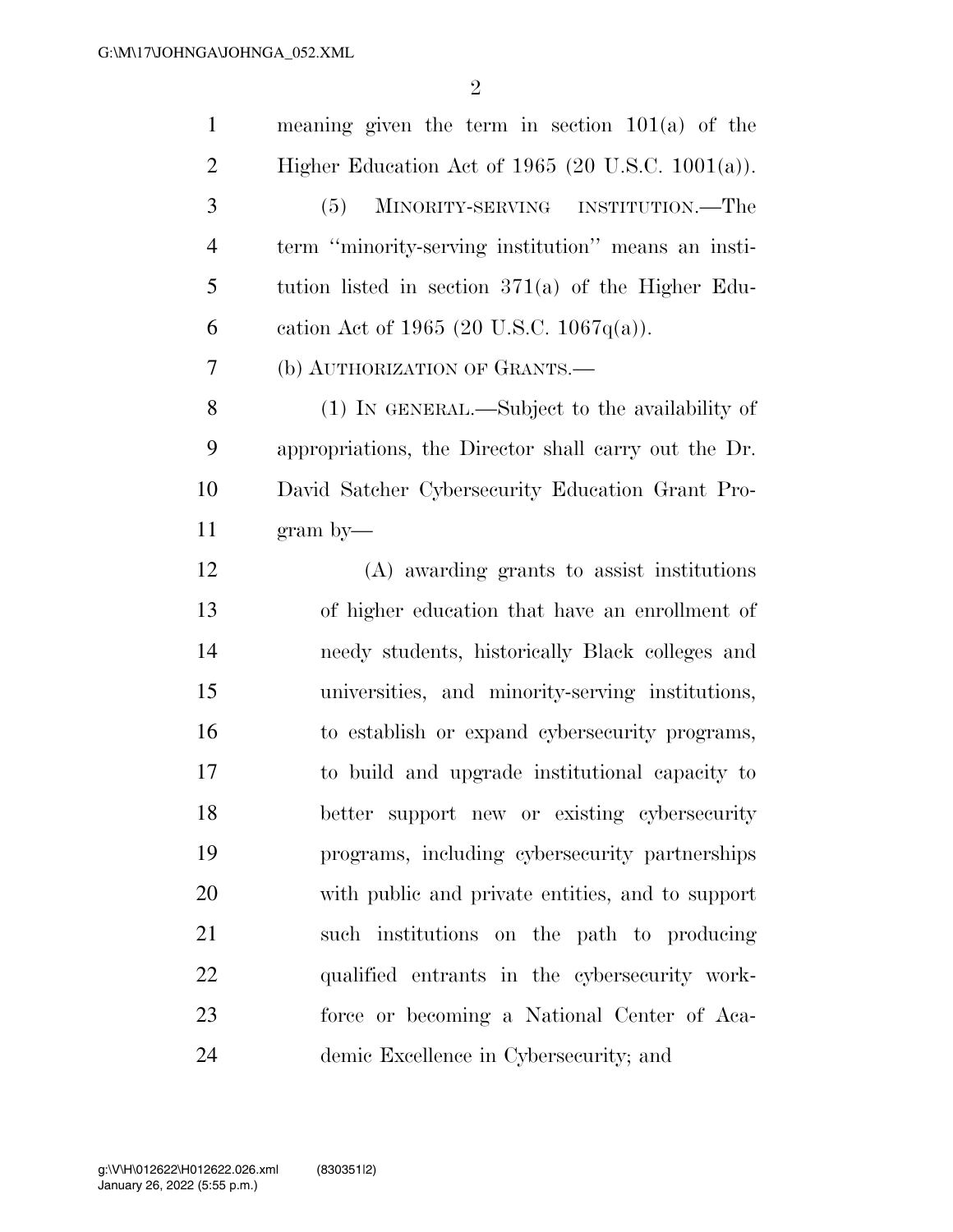(B) awarding grants to build capacity at institutions of higher education that have an enrollment of needy students, historically Black colleges and universities, and minority-serving institutions, to expand cybersecurity education opportunities, cybersecurity programs, cyberse- curity research, and cybersecurity partnerships with public and private entities. (2) RESERVATION.—The Director shall award

 not less than 50 percent of the amount available for grants under this section to historically Black col- leges and universities and minority-serving institu-tions.

 (3) COORDINATION.—The Director shall carry out this section in coordination with appropriate Federal agencies, including the Department of Homeland Security.

 (4) SUNSET.—The Director's authority to award grants under paragraph (1) shall terminate on the date that is 5 years after the date the Direc-21 to first awards a grant under paragraph (1).

 (c) APPLICATIONS.—An eligible institution seeking a grant under subsection (b) shall submit an application to the Director at such time, in such manner, and containing such information as the Director may reasonably require,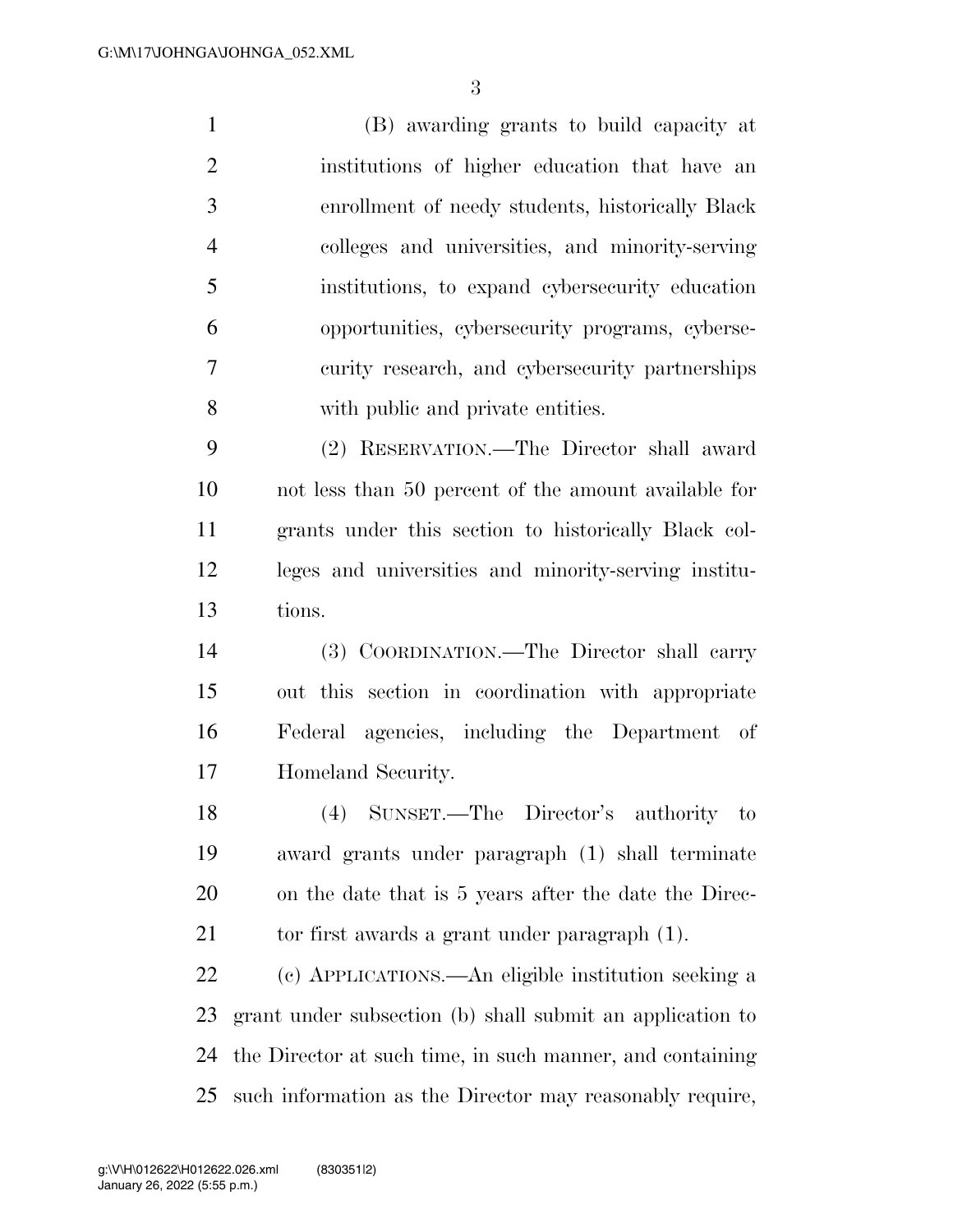including a statement of how the institution will use the funds awarded through the grant to expand cybersecurity education opportunities at the eligible institution.

 (d) ACTIVITIES.—An eligible institution that receives a grant under this section may use the funds awarded through such grant for increasing research, education, technical, partnership, and innovation capacity, including for—

 (1) building and upgrading institutional capac- ity to better support new or existing cybersecurity programs, including cybersecurity partnerships with public and private entities;

 (2) building and upgrading institutional capac- ity to provide hands-on research and training experi- ences for undergraduate and graduate students; and (3) outreach and recruitment to ensure stu- dents are aware of such new or existing cybersecu- rity programs, including cybersecurity partnerships with public and private entities.

(e) REPORTING REQUIREMENTS.—Not later than—

 (1) 1 year after the effective date of this sec- tion, as provided in subsection (g), and annually thereafter until the Director submits the report under paragraph (2), the Director shall prepare and submit to Congress a report on the status and